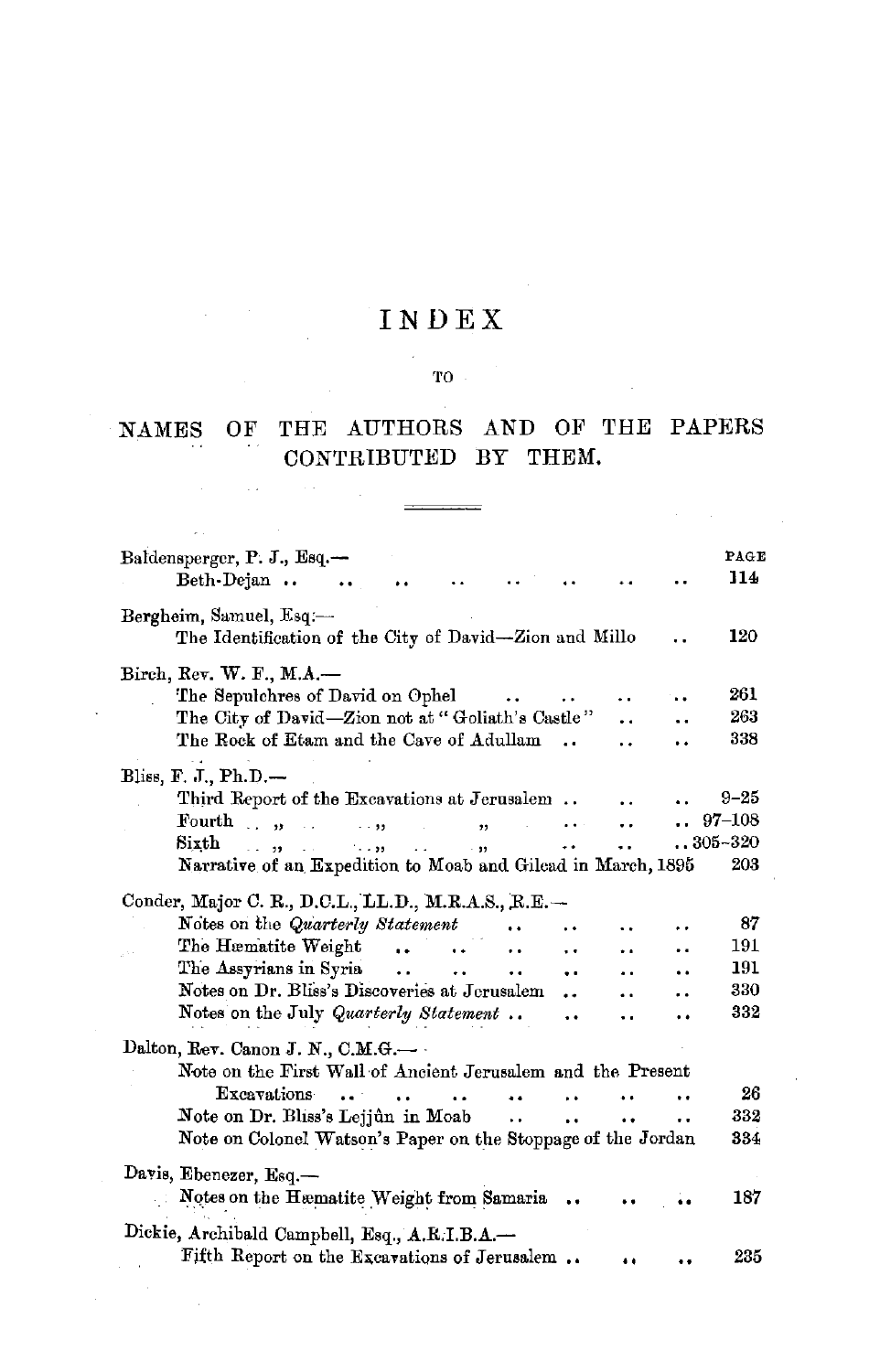| Ewing, Rev. W.-<br>Greek and other Inscriptions collected in the Hauran, edited<br>by A. G. Wright, Esq., and A. Souter, Esq., M.A. 41, 131, 265, 355<br>60, 161, 281, 355<br>A Journey in the Hauren<br>٠.<br>$\ddot{\phantom{1}}$                                             | PAGE       |
|---------------------------------------------------------------------------------------------------------------------------------------------------------------------------------------------------------------------------------------------------------------------------------|------------|
| Fowler, Rev. J. T., F.S. $\Delta$ .<br>St. Cuthbert's Cross                                                                                                                                                                                                                     | 128        |
| Glaisher, James, Esq., F.R.S.-<br>Results of Meteorological Observations taken at Jerusalem for<br>1887, 184; for 1888, 294; for 1889, 368.                                                                                                                                     |            |
| Murray, A. S., Esq., LL.D.—<br>Greek Mosaic Inscription from Mount of Olives<br>The Mosaic with Armenian Inscription from near the Damascus<br>Gate, Jerusalem<br>$\ddotsc$<br>$\ddot{\phantom{a}}$<br>$\ddot{\phantom{a}}$<br>$\ddot{\phantom{a}}$<br>$\ddot{\phantom{a}}$<br> | 86<br>126  |
| Greek Inscription from near Tripoli, forwarded by Dr. Harris                                                                                                                                                                                                                    | 128        |
| Latin Inscription in the Wall of Neby Daûd, Jerusalem                                                                                                                                                                                                                           | 130        |
| Notes on Inscriptions collected in Moab by $\text{Dr. Bliss} \dots$<br>٠.                                                                                                                                                                                                       | 371        |
| Pitcairn, Rev. D. Lee, M.A.—<br>The Identification of the City of David                                                                                                                                                                                                         | 342        |
| Schick, Herr Baurath von-<br>$\rm{Reports}$ from $-$                                                                                                                                                                                                                            |            |
| Muristan<br>29, 108, 248                                                                                                                                                                                                                                                        |            |
| A Stair and Postern in the Old Wall north of Jerusalem                                                                                                                                                                                                                          | 30         |
| An Addition to the Report on the recently-found Mosaic                                                                                                                                                                                                                          |            |
| outside the Damascus Gate<br>$\sim$<br><br>$\ddot{\phantom{0}}$<br>$\ddot{\phantom{a}}$<br>$\ddot{\phantom{0}}$                                                                                                                                                                 | 30         |
| Tombs, or Remainder of Third Wall<br>$\ddot{\phantom{a}}$<br>$\ddot{\phantom{a}}$<br>. .                                                                                                                                                                                        | 30         |
| Recent Discoveries on the Mount of Olives<br>٠.<br>٠.                                                                                                                                                                                                                           | 32         |
| Beth $Z$ ur<br>$\ddot{\phantom{a}}$<br>$\ddot{\phantom{a}}$<br>$\ddot{\phantom{a}}$<br>. .<br>. .                                                                                                                                                                               | 37         |
| $\bf{Montefloreh}$<br>$\ddot{\phantom{a}}$<br>$\ddot{\phantom{a}}$<br>$\ddot{\phantom{a}}$<br>۰.<br>. .<br>. .<br>٠.                                                                                                                                                            | 40         |
| Excavations made inside the New Gate<br>. .<br>. .                                                                                                                                                                                                                              | 109        |
| An old Pool west of the City<br>$\bullet\bullet$<br><br><br><br>                                                                                                                                                                                                                | 109        |
| Reckoning of Time among the Armenians<br>. .<br>$\ddot{\phantom{1}}$<br>$\ddot{\phantom{0}}$                                                                                                                                                                                    | 110        |
| The Armenian Cross<br>$\ddot{\phantom{a}}$<br><br>۰.<br>$\ddot{\phantom{a}}$<br>٠.<br>$\ddot{\phantom{0}}$                                                                                                                                                                      | 110        |
| Church at Deir ez Zeituny<br>$\ddot{\phantom{a}}$<br>$\ddot{\phantom{a}}$<br>$\ddot{\phantom{a}}$<br>. .<br>. .                                                                                                                                                                 | 249        |
| Old Churches in Jerusalem<br>$\ddot{\phantom{a}}$<br>$\ddot{\phantom{1}}$<br>$\ddot{\phantom{0}}$<br>$\bullet$ .<br>                                                                                                                                                            | 321        |
| Cross at the Russian Ground near the Church of the Holy                                                                                                                                                                                                                         |            |
| Sepulchre<br>$\ddot{\phantom{0}}$<br><br>٠.<br>. .<br>$\ddot{\phantom{a}}$<br>$\ddot{\phantom{0}}$                                                                                                                                                                              | 328        |
| Changes at Siloam<br>$\ddot{\phantom{a}}$<br>٠.<br><br>. .<br>$\ddot{\phantom{1}}$<br><br>Another Tomb at the Muristan                                                                                                                                                          | 328<br>329 |
| $\ddot{\phantom{0}}$<br>$\ddot{\phantom{1}}$<br><br>$\ddot{\phantom{a}}$<br>Stone Basin found in Rock-cut Tomb                                                                                                                                                                  | 329        |
| . .<br>$\ddot{\phantom{0}}$<br>                                                                                                                                                                                                                                                 |            |
| Schumacher, Dr. G.-<br>Reports from Galilee                                                                                                                                                                                                                                     | 110        |
| Simpson, William, Esq., M.R.A.S.-<br>The Swastica<br>$\cdots$                                                                                                                                                                                                                   | 84         |
|                                                                                                                                                                                                                                                                                 |            |
| Smith, Rev. George Adam, D.D., LL.D.—<br>On Aphek in Sharon<br>$\ddot{\phantom{a}}$                                                                                                                                                                                             | 252        |

ł,

ł,

 $\ddot{\phantom{0}}$ 

 $\epsilon_{\rm{eff}}$ 

 $\frac{1}{2}$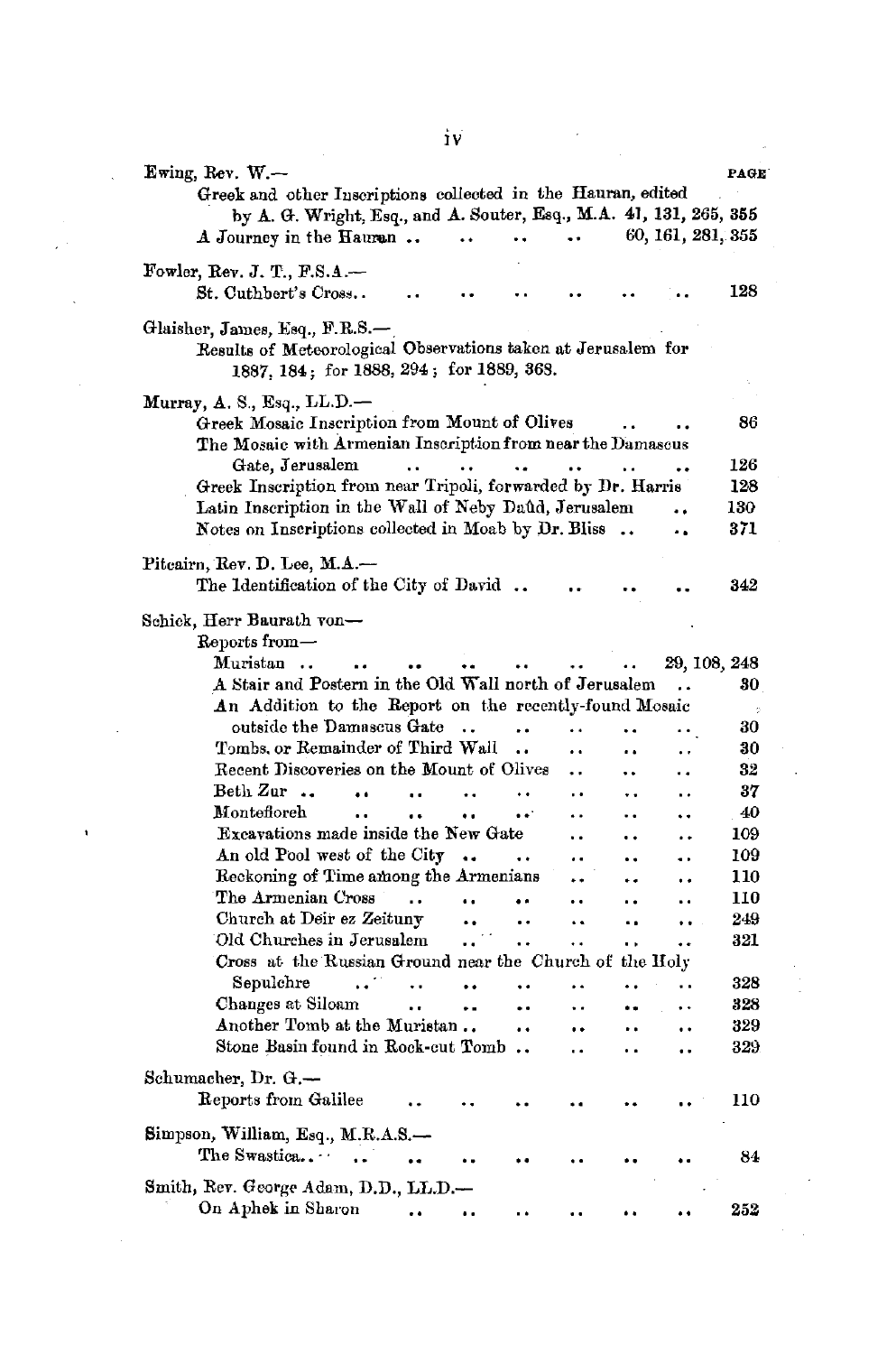| Stevenson, W. E., Esq.-<br>The Stoppage of the River Jordan A.D. 1267<br>د د                      |                      |     | PAGE<br>334 |
|---------------------------------------------------------------------------------------------------|----------------------|-----|-------------|
| Stewart, Aubrey, Esq., M.A.-<br>St. Cuthbert's Cross                                              |                      |     | 83          |
| Stuart, Rev. A. Moody, D.D.-<br>Lapping of the Water                                              |                      |     | 345         |
| Watson, Lieut.-Col. C. M., C.M.G., R.E.-<br>The Stoppage of the River Jordan A.D. 1267<br>. .     |                      |     | 253         |
| Wilson, Major-General Sir Charles, K.C.B., R.E.-<br>Notes on Dr. Bliss's Excavations at Jerusalem |                      |     | 193, 297    |
| Wright, $A. G. Esq.$                                                                              |                      |     |             |
| Syria and Arabia<br>$\cdots$<br>$\ddot{\phantom{a}}$<br>$\ddotsc$                                 |                      |     | 67          |
| I. Formation of the Provinces of Syria and Arabia                                                 | $\ddot{\phantom{0}}$ |     | 67          |
| District of Damascus.                                                                             | $\ddot{\phantom{1}}$ | . . | 69          |
| Judea<br>$\ddot{\phantom{a}}$<br>,,                                                               | $\ddot{\phantom{1}}$ | . . | 69          |
| Arabia<br>$\ddot{\phantom{a}}$<br>$\ddot{\phantom{a}}$<br>$\ddot{\phantom{a}}$<br>٠,              | $\ddot{\phantom{0}}$ | . . | 71          |
| II. The Boundary Lines of Syria and Arabia<br>$\ddot{\phantom{a}}$                                | . .                  |     | 73          |
| Classified List of Dates found on Inscriptions                                                    | . .                  |     | 80-82       |
| List of Places as given by Ancient Authorities                                                    | . .                  | . . | 82          |
| Wright, Rev. Professor T. F., Ph.D.—                                                              |                      |     |             |
| The Julian Inscription in the Metropolitan Museum, New York                                       |                      |     | 124         |

**V**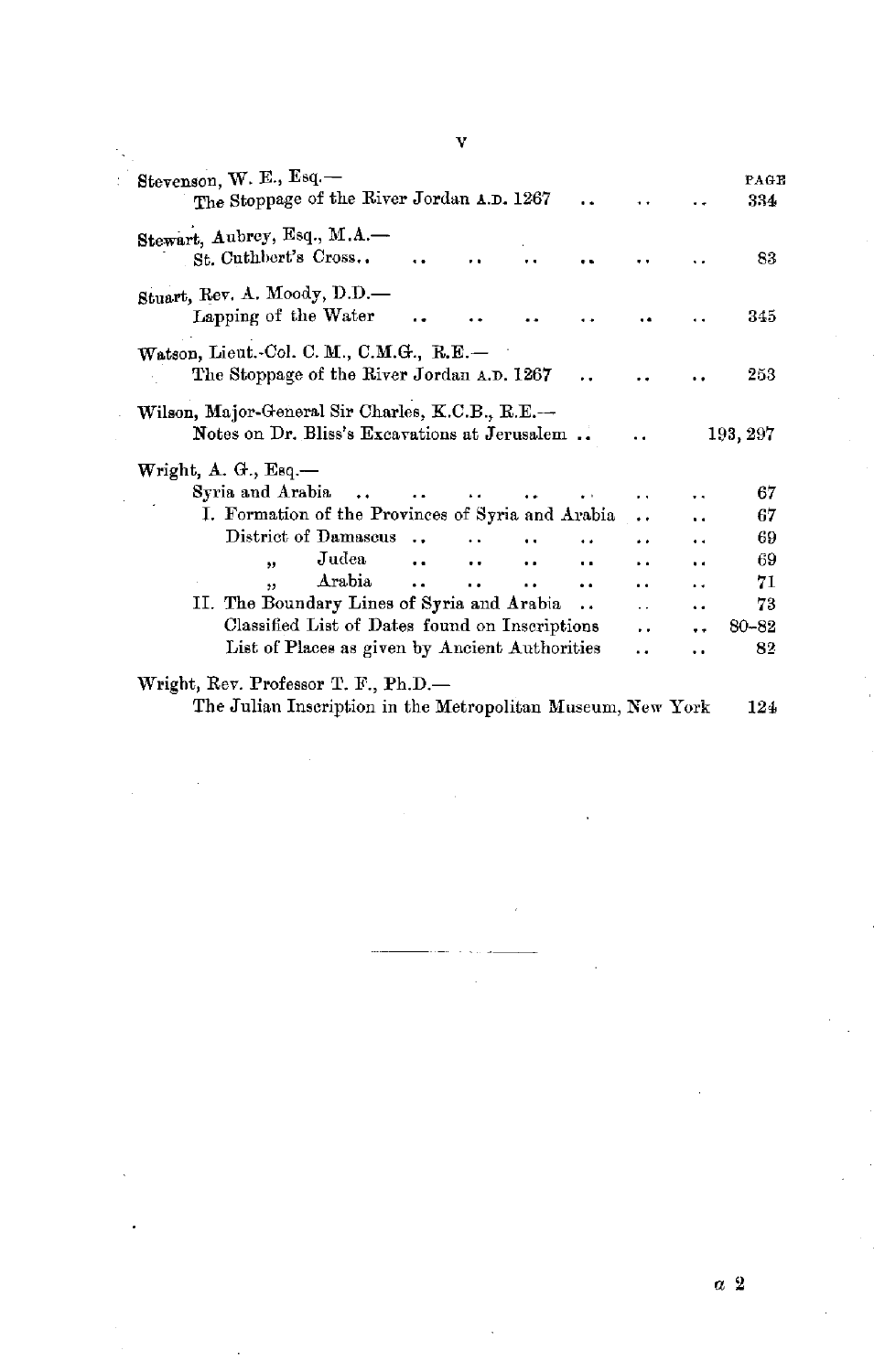# LIST OF ILLUSTRATIONS. المتعصصات

PAGE

|                                                                                  |                                              |                                       |                      |                        |                      |                      | ratt              |
|----------------------------------------------------------------------------------|----------------------------------------------|---------------------------------------|----------------------|------------------------|----------------------|----------------------|-------------------|
| Plan to illustrate Dr. Bliss's Third Report on the Excavations at                |                                              |                                       |                      |                        |                      |                      |                   |
| Jerusalem<br>$\ddot{\phantom{0}}$<br>$\ddot{\phantom{a}}$                        | $\ddot{\phantom{a}}$<br>$\ddot{\phantom{0}}$ |                                       |                      |                        |                      | $\ddot{\phantom{0}}$ | 9                 |
| Antique Gate recently discovered at Jerusalem                                    |                                              | $\ddot{\phantom{1}}$ .                |                      | $\ddot{\phantom{1}}$   | . .                  | $\ddot{\phantom{1}}$ | 10                |
|                                                                                  |                                              | $\ddot{\phantom{0}}$                  |                      | $\ddot{\phantom{a}}$   |                      | $\ddot{\phantom{0}}$ | 15                |
| Specimens of Masonry in South Wall of Ancient Jerusalem                          |                                              |                                       |                      |                        | $\ddot{\phantom{a}}$ | . .                  | 20, 21            |
| Plan to illustrate Herr Schick's Notes on the Muristan; Postern in the           |                                              |                                       |                      |                        |                      |                      |                   |
| Old Wall; Mosaic outside Damascus Gate; Third Wall, &c.                          |                                              |                                       |                      |                        |                      |                      | 30                |
| Plan of the Top of Mount Olivet $\ldots$ .                                       |                                              |                                       |                      |                        |                      |                      | 33                |
| Plan and Sections of Excavations on Mount Olivet                                 |                                              |                                       |                      | $\ddot{\phantom{a}}$   | $\ddot{\phantom{a}}$ | $\ddot{\phantom{a}}$ | 34                |
| Pattern of Mosaic on Mount of Olives                                             |                                              | $\sim$ $\sim$<br>$\ddot{\phantom{a}}$ |                      | $\ddot{\phantom{0}}$   | $\ddot{\phantom{a}}$ |                      | 34                |
| Inscriptions collected in the Hauran $42-60$ , $131-160$ , $265-280$ , $346-354$ |                                              |                                       |                      |                        |                      |                      |                   |
| Sketch Map showing the Routes travelled by the Rev. W. Ewing                     |                                              |                                       |                      |                        |                      | $\ddot{\phantom{a}}$ | 60                |
| Hebrew Inscription near the Ash Heaps at Jerusalem.                              |                                              |                                       |                      |                        | $\sim$ and           | . .                  | 83                |
| St. Cuthbert's Cross, Cross Pattee, Maltese Cross                                |                                              |                                       |                      | $\ddot{\phantom{0}}$   | . .                  | . .                  | 84                |
| Greek Mosaic Inscription from Mount of Olives                                    |                                              |                                       |                      | $\ddot{\phantom{a}}$   | $\ddot{\phantom{a}}$ |                      | 86                |
| Byzantine Church, discovered on the Mount of Olives                              |                                              |                                       |                      |                        | $\ddot{\phantom{a}}$ | . .                  | 101               |
| Vase and Base of Pillar found in the Ruins of<br>$\ddot{\mathbf{r}}$             |                                              |                                       |                      |                        |                      | . .                  | 104               |
| Section of Rock-cut Tomb with Cross at Tell es Samak                             |                                              |                                       |                      |                        | $\ddot{\phantom{a}}$ | . .                  | 111               |
| Glass Ware with Aramaic Characters near Ras en Nakura                            |                                              |                                       |                      |                        | $\ddot{\phantom{a}}$ |                      | 112               |
| Stone Figure of a Ram from Yazur                                                 | $\ddot{\phantom{a}}$                         | $\sim 100$ km s $^{-1}$               |                      | $\ddot{\phantom{a}}$   | . .                  | ٠.                   | 113               |
| Greek Inscription on a Copper Ring                                               | $\ddot{\phantom{a}}$                         |                                       | $\ddot{\phantom{a}}$ | $\ddot{\phantom{a}}$ . | ٠.                   | $\ddot{\phantom{a}}$ | 113               |
| The Julian Inscription in the Museum of Art, New York                            |                                              |                                       |                      |                        | $\ddot{\phantom{0}}$ | . .                  | 124               |
| Inscription on Tomb near Damascus Gate                                           |                                              | $\ddot{\phantom{a}}$                  |                      |                        | $\ddot{\phantom{a}}$ |                      | 124               |
| Greek Inscription from near Tripoli                                              |                                              | <b>Contract Contract</b>              | $\ddot{\phantom{a}}$ | $\ddot{\phantom{a}}$   | ٠.                   |                      | 128, 129          |
| Latin Inscription in the Wall of Neby Daud, Jerusalem                            |                                              |                                       |                      |                        | . .                  | ٠.                   | 130               |
| Sculptured Head, Ahry<br>$\ddotsc$                                               | $\ddot{\phantom{a}}$<br>$\ddot{\phantom{0}}$ |                                       | $\ddot{\phantom{0}}$ |                        | ٠.                   | μ.                   | 154               |
| Arab Tribe Marks (Wasm)                                                          | $\ddot{\phantom{a}}$<br>$\ddot{\phantom{0}}$ |                                       | $\ddot{\phantom{1}}$ | $\mathbf{r}$ .         | $\ddot{\phantom{1}}$ | $\ddot{\phantom{0}}$ | 163               |
| Marks on a Dolmen                                                                | $\sim$<br>$\ddot{\phantom{a}}$               |                                       | . .                  | . .                    | . .                  | $\ddot{\phantom{0}}$ | 169               |
| The Game called "Mankalah"<br>$\sim$ 100 $\pm$                                   |                                              | $\ddot{\phantom{1}}$                  | $\ddot{\phantom{0}}$ | $\ddot{\phantom{0}}$   | . .                  | v.                   | 171               |
| Figure in an Arch $\ldots$ .                                                     | $\sim$                                       | $\ddot{\phantom{a}}$                  | . .                  | $\ddot{\phantom{a}}$   | . .                  | . .                  | 171               |
| Comparative Study of the Characters of the Hæmatite Weight                       |                                              |                                       |                      |                        |                      | . .                  | 188               |
| Map to illustrate Dr. Bliss's Journey in Moab                                    |                                              |                                       | $\ddot{\phantom{a}}$ | .,                     | . .                  | $\ddot{\phantom{a}}$ | 204               |
| Madeba-Plans of Churches                                                         | $\ddot{\phantom{a}}$                         | $\ddot{\phantom{0}}$                  | $\ddot{\phantom{0}}$ | Ω.                     | . .                  |                      | $\ldots 206$ –212 |
| Mosaic at Madeba                                                                 |                                              | ٠.                                    | $\ddot{\phantom{0}}$ | $\ddot{\phantom{1}}$   | . .                  | $\ddot{\phantom{0}}$ | 207               |
| Greek Inscription at Madeba                                                      | ٠.                                           | $\ddot{\phantom{a}}$                  |                      | i.                     |                      |                      | 209               |
| $,$ Kerak.<br>33                                                                 | $\ddot{\phantom{a}}$                         | $\ddot{\phantom{a}}$                  | $\ddot{\phantom{0}}$ | ٠.                     | .,                   |                      | 371, 372          |
| Wâdy Wâleh<br>$\overline{\mathbf{z}}$                                            |                                              | $\mathbf{r}$ .                        | $\ddot{\phantom{1}}$ | $\ddot{\phantom{a}}$   | $\ddot{\phantom{a}}$ | $\sim$               | 371               |
| Inscriptions on Roman Milestones                                                 |                                              | . .                                   | $\ddot{\phantom{a}}$ | $\ddot{\phantom{a}}$   |                      |                      | 213, 214, 371     |
|                                                                                  |                                              |                                       |                      |                        |                      |                      |                   |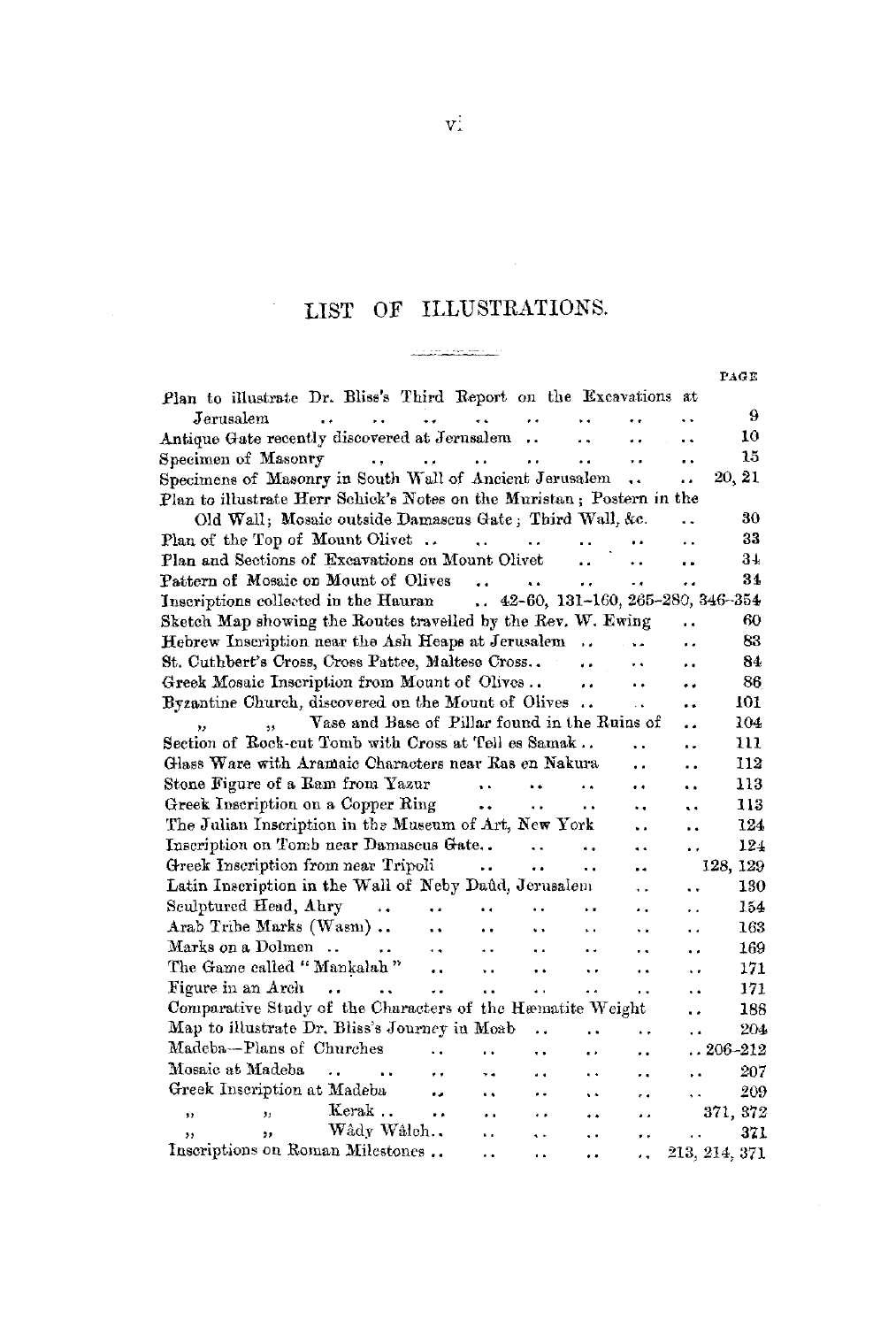|                                                                                                                                                                                                        |                      | vii                  |                      |                      |     |                 |                                                                                              |
|--------------------------------------------------------------------------------------------------------------------------------------------------------------------------------------------------------|----------------------|----------------------|----------------------|----------------------|-----|-----------------|----------------------------------------------------------------------------------------------|
|                                                                                                                                                                                                        |                      |                      |                      |                      |     |                 | PAGE                                                                                         |
| Lejjûn, Sketch of South Gate                                                                                                                                                                           |                      |                      |                      |                      |     |                 | 221                                                                                          |
| Plan of Military Town of                                                                                                                                                                               |                      |                      |                      |                      |     |                 | 222                                                                                          |
| Plan of Roman Fort                                                                                                                                                                                     |                      |                      |                      |                      |     |                 | 224                                                                                          |
| Kaser Bsher<br>$\ddot{\phantom{a}}$<br>$\ddot{ }$                                                                                                                                                      |                      |                      |                      |                      |     |                 | 227                                                                                          |
| Palace at Mashetta<br>53                                                                                                                                                                               |                      |                      |                      |                      |     |                 | 229                                                                                          |
| Inner Palace at Mashetta                                                                                                                                                                               | $\ddot{\phantom{a}}$ |                      |                      |                      |     |                 | 230                                                                                          |
| Entrance Gate of Mashetta. (From a Photograph)                                                                                                                                                         |                      |                      |                      |                      |     |                 | 231                                                                                          |
| Inner Palace of Mashetta. (From a Photograph)                                                                                                                                                          |                      |                      |                      | . .                  |     |                 | 232                                                                                          |
| Tower at Mashetta<br>$\ddot{\phantom{a}}$<br>$\ddot{\phantom{a}}$                                                                                                                                      | $\ddot{\phantom{a}}$ | $\mathbf{A}$         |                      | . .                  |     |                 | 233                                                                                          |
| Plan to illustrate the Fifth Report on the Excavations at Jerusalem.                                                                                                                                   |                      |                      |                      |                      |     |                 | 235                                                                                          |
| Plans, Sketch, Sections, and Elevations.                                                                                                                                                               |                      | $\ddot{\phantom{a}}$ | $\ddot{\phantom{a}}$ | $\ddot{\phantom{a}}$ |     | $. . 237 - 247$ |                                                                                              |
| Key Plan to the Specimens of Masonry                                                                                                                                                                   |                      | $\ddot{\phantom{a}}$ | $\ddot{\phantom{a}}$ | Ω.                   |     |                 | 244                                                                                          |
| Plan of Church of the "Convent of the Olive Tree," Jerusalem                                                                                                                                           |                      |                      |                      |                      |     |                 | 251                                                                                          |
| Map to illustrate the account of the Stoppage of the Jordan in                                                                                                                                         |                      |                      |                      |                      |     |                 |                                                                                              |
|                                                                                                                                                                                                        |                      |                      |                      |                      |     |                 |                                                                                              |
| A.D. 1267                                                                                                                                                                                              |                      | ٠.                   |                      |                      |     |                 |                                                                                              |
|                                                                                                                                                                                                        |                      |                      |                      |                      |     |                 |                                                                                              |
|                                                                                                                                                                                                        |                      |                      |                      |                      |     |                 |                                                                                              |
| Sections of the Excavations at Jerusalem                                                                                                                                                               |                      |                      | $\ddot{\phantom{a}}$ |                      |     |                 |                                                                                              |
|                                                                                                                                                                                                        |                      |                      |                      | $\ddot{\phantom{0}}$ | . . | 310, 314, 315   |                                                                                              |
| Restoration of the Wall crossing Valley below Siloam.                                                                                                                                                  |                      |                      |                      |                      |     |                 |                                                                                              |
| Plan of Jerusalem showing the situation of the Churches                                                                                                                                                |                      |                      |                      |                      |     |                 |                                                                                              |
| the Church of "St. Thomas"<br>$\ddot{\phantom{a}}$                                                                                                                                                     |                      |                      | . .                  | $\ddot{\phantom{0}}$ |     |                 |                                                                                              |
| the Chapel of the "Prison of Christ"<br>,,                                                                                                                                                             |                      |                      |                      |                      |     |                 |                                                                                              |
| the Mosque "Yakubiyeh"<br>93                                                                                                                                                                           |                      | . .                  |                      |                      |     |                 |                                                                                              |
| the Church of "Mar Jerias"<br>$\ddot{\phantom{a}}$                                                                                                                                                     |                      |                      |                      |                      |     |                 |                                                                                              |
| "Dar Disse"<br>,,                                                                                                                                                                                      |                      |                      |                      |                      |     |                 |                                                                                              |
| Plan to illustrate the Sixth Report on the Excavations at Jerusalem<br>Plan and Sections of the Baths South of Siloam<br>Specimens of Masonry found in the Excavations<br>the Church of St. Mark<br>y, | $\ddot{\phantom{a}}$ |                      |                      |                      |     |                 |                                                                                              |
| Sketch of a Stone Basin<br>$\ddot{\phantom{a}}$                                                                                                                                                        | $\ddot{\phantom{a}}$ |                      |                      |                      |     |                 | 254<br>305<br>307<br>309, 313<br>312<br>321<br>322<br>324<br>324<br>325<br>326<br>328<br>330 |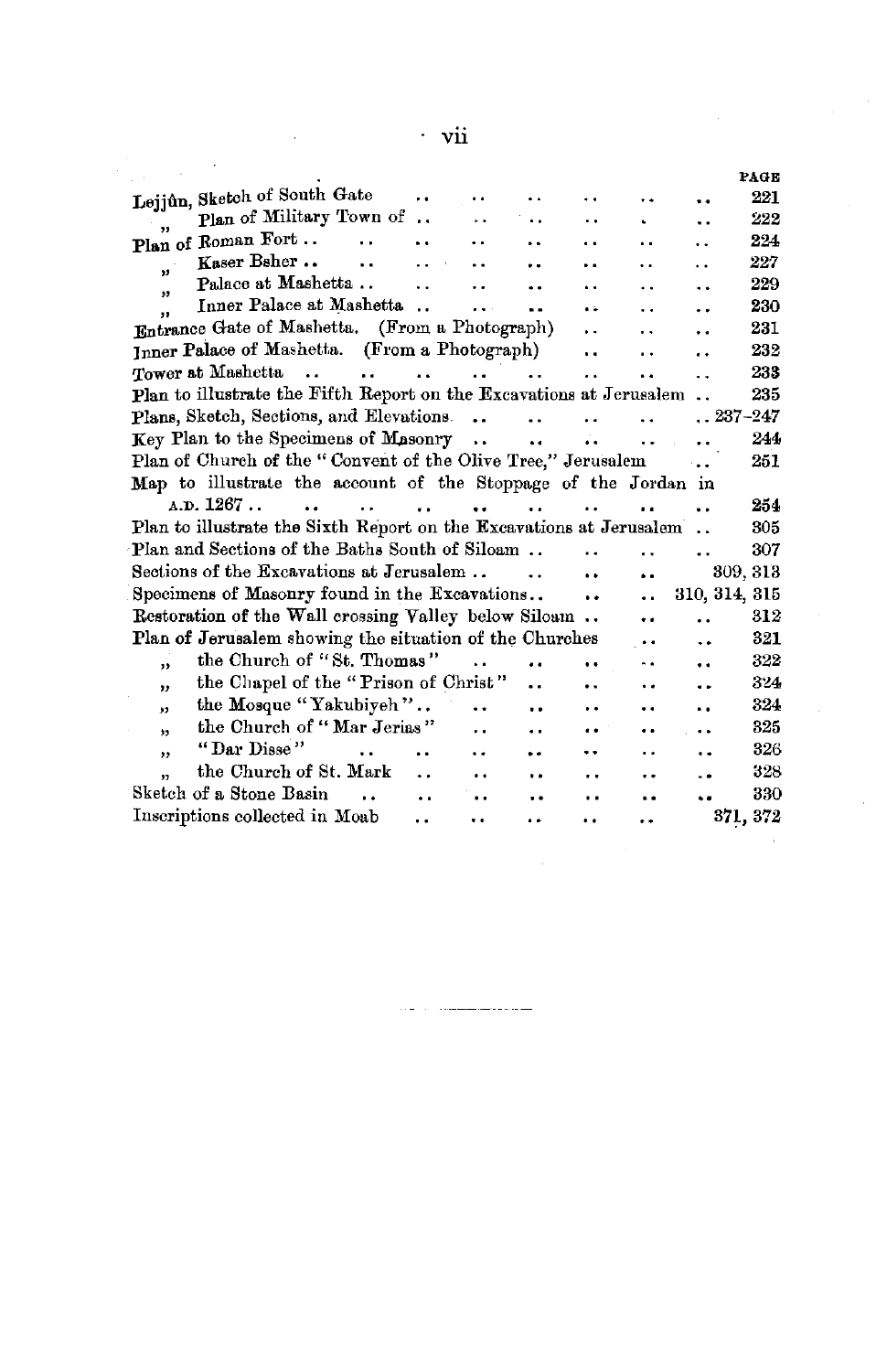#### GENERAL INDEX.

- - - - - - -

Abu Zeid, Story of, 87. Annual Meeting, 373. Antiques, Sham, 298. Aphek in Sharon, 252. Arabia and Syria, 67. Assyrians, The, in Syria, 191.

Balance Sheet for 1894, 94.

- Beisan, Find of Gold Coins at, 89.
- Beth-Dejan, 114; Castle Vestiges of, 116; Closed Cavern, 116; Jawamé, Names of, 116; Names of Portions of Land, 117-119.
- Bridge at Lydda, 259.
- Bridge near junction of Wady Zerka, 259.
- Bridge of Damieh, Construction of, 257.
- Carriage Road to Jericho and Jordan, 89.
- Cases for Binding, 200.
- Casts. (See Notes and News.)
- Cave of Adullam and the Rock Etam, 338.
- Church of the Holy Sepulchre, Rock under. 297.
- City of David-Zion and Millo, Identification of, 120, 342.

Dragomans in Palestine, 298.

Fauna and Flora of Sinai, Petra, and the Wâdy Arabah, 93. Fountain of Siloam Dry, 1. Fylfot, The, 84.

Galilee, Reports from, 110.

- Gammadion, The, 84.
- Glass Ware with Aramaic Characters, 111.

Golden Gate, The, enclosed, 90.

Hæmatite Weight from Samaria, 187, 191.

- Hauran, Inscribed Copper Ring from, 113.
- Hauran, Inscriptions collected in the, 41-60, 131-160, 265-280, 346-354.
- Hauran, A Journey in the, 60, 161, 281, 355; Waters of Merom, Jisr Benåt Ya'kûb, Jaulan, 61; Hermon, 61, 63; Lake Hûleh, 61, 62;<br>Jewish Colony, 62; Old Roman Road, Sa'sa', View described, Camels very numerous, 63; Kuneiterah, 63, 64; Ma'arah, Fountain, Circassian Courage, 64; Vengeance, Large Encampments, 65; Huge Dolmen, Bedawin Names for Dolmens, 67; Dolmens, el Khushniyeh, Gate Pillar and Marble Column, Ruins, Tel el Talaya, Tribe Marks, A'yûn el Fahham, 163; Tell Furj, Tell el Faras, Fragments of Lava, Ancient Building, Fine View from Summit, 164; Tell Jokhadar, Khan, Ancient Road from Gilead to Damascus, 165; Perils of the Pilgrimage, 166; Dolmen near Tsil, 168, 169; Rukkâd, 168; Dâr es Sheikh, Cup Hollows, 170; Man-kalah, 171; Explanations of Phrases, 172; Sahem el Jaulan, 174; Serpents, Remains of Ancient Baths, Wady 'Allan, Beit Akkar, 175; Sparkling Water, Mills,  $176:$ 'Adwân, Vineyards, 178; Flies. Druses, Fountain, el Merkez, Monastery of Job, 179, 180; Black Village Community, Hammâm 'Ashterah, Ayyûb,  $180;$ Tell Expenses of the Medafeh, 181;<br>Ruin, 182; Wady en Når, Umm el Jamâl, 183; Discovery of Treasure, 184; Nawa, Fragments of Carved Stones, 284; Graves with Inscriptions, 291; Charms, 355;

viii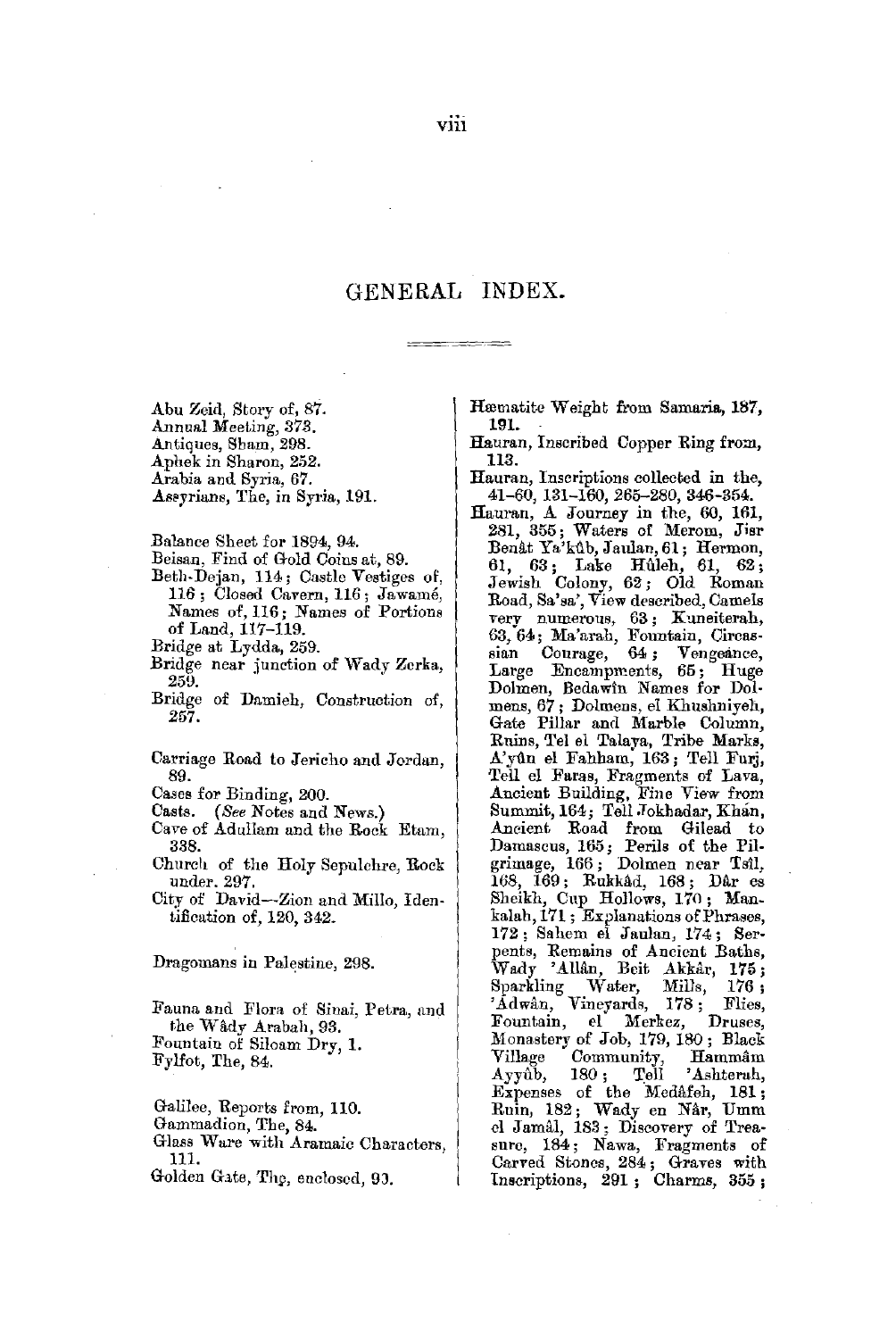- Cufic Inscription, Barter, Latib<br>full of Inscriptions, el Mâl, Kefr Nâsij, 356; Fellahîn in the Haurân. el Ghauta, Kefr Shems, es Sanamein, 357; Kiblah, 358; Construction of the Tramway in the Hauran, 359 ; Roman Bridge, 360; Temples at ea Sanamein, Busir,  $\overline{361}$ ; Arabs of el Lejá',  $362$ ;<br>
Fhabab Dâr el Matrân,  $363$ ; Khabab, Dår el Matran, Christians, Sheikh Diab's Family, 364 ; Kan'iseh J adideh, 365 ; Place Names in el Lejâ', 366.
- Identification of the City of David, 120,342.
- Inscribed Copper Ring from Hauran, 113.
- Insoriptions-
	- Arabic on Bridge at Lydda, 259.
	- Armenian near Damascus Gate, 126. Greek Mosaic, 86.
	- Greek, from near Tripoli, 128.
	- Greek and other, 41-60, 131-160, 209,265-280, 346-354.
	- Hebrew, from near the Ashpits, Jerusalem, 83.
	- Julian, the, **124.**
	- Latin, 25, 130,213,214, **216,** 225.
	- On Tomb near Damascus Gate, 124. Collected in Moab,. 371, 372.

Jacob's Well, Further Excavations at, 89.

JaH'a, Land Property at, 298.

Jerusalem Association, 3, 298.

Jerusalem Inscriptions, 25,124,126,130. Jerusalem, Collection of Antiques, 3.

 $J$ ERUSALEM-

- *Tkird Report* on the Excavations, 9 ; Gate of the Essenes, 9, 12; Zion Gate, 11 ; Gate mentioned by Josephus, 12; Aqueduct, 15, 16; Masonry, 15, 19, 20, 21; Wall, 16, 17, 18; Towers, 16-23; Burj el Kebrit, 18 ; Rubble Foundation, Roughly Dressed Stones, Smooth faced Stones, Drafted Stones, 19-21 ; Latin Inscription at Nebi Daud, 25.
- Ancient-Note on the " First Wall," 26.
- Muristan, 29, 108, 248 ; Tombs, 29, 30 ; The Mosaic outside Damascus Gate, Tanks, Remainder of Third Wall, 30, 31; Recent Discoveries on Mount of Olives, 32-34; Karm es Sajad or Viri Galilæi Hill, 36; Bethzur, 37-39; Montefioreh, 40; Hebrew Inscription, 83.
- *Fourth Report,* 97; Wall enters Jewish Cemetery, Wall Again Fonnd, 97; Description of Wall, 98 ; Excavating on Mount of Olives, 99; Skeletons Found, 100;<br>Byzantine Church, 101-105; Byzantine Church, Base of Pillar and Vase, 104; Visit to Egypt, 106.
- Excavations Inside the New Gate, 109 ; An Old Pool West of the City, 109 ; Reckoning of Time Among the Armenians, 110; The Armenian Cross, 110 ; Latin Inscription at Neby Daud, 130.
- *Fifth Report,* 235 ; Wall Emerging from Jewish Cemetery, 235 ; Shafts, Tunnels, Gate, 236 ; Descriptions of Masonry, 238- 247; Glass, Coins, and Iron Buckle Found, 247.
- Muristan, 248; Foundation of Church, 249; Cistern not Rock,<br>Church of Deir ez Zeituny, Armenian Nunnery, 249; Porch, and Cistern, 251.
- *Sixtk Report,* 305 ; The Line of Wall, 193, 297, 305, 317, 330; Coins Found, Main Drain, 305 ; Baths, 306 ; Birket, 308 ; Wall Picked Up Again, 309 ; Buttress and Rock Found, Restoration of the Wall, 311; Two Walls Found, One including, the other excluding, the Pool of Siloam, Birket found by Dr. Guthe, 313; Specimens of Masonry, 314, 315, 319; Eudocia's or Herod's Wall, 317; Cutting Section S. of Neby Daud, Latin *GraJfito* Found, Inferred Tower, Another Wall Found, Massive Courses, and Rubble, 319.
- Old Churches in Jerusalem, 321; Church of "St. Thomas,"  $322$ ; "Prison of Christ," 323; Mosque "Yakubiyeh," 324; Church of